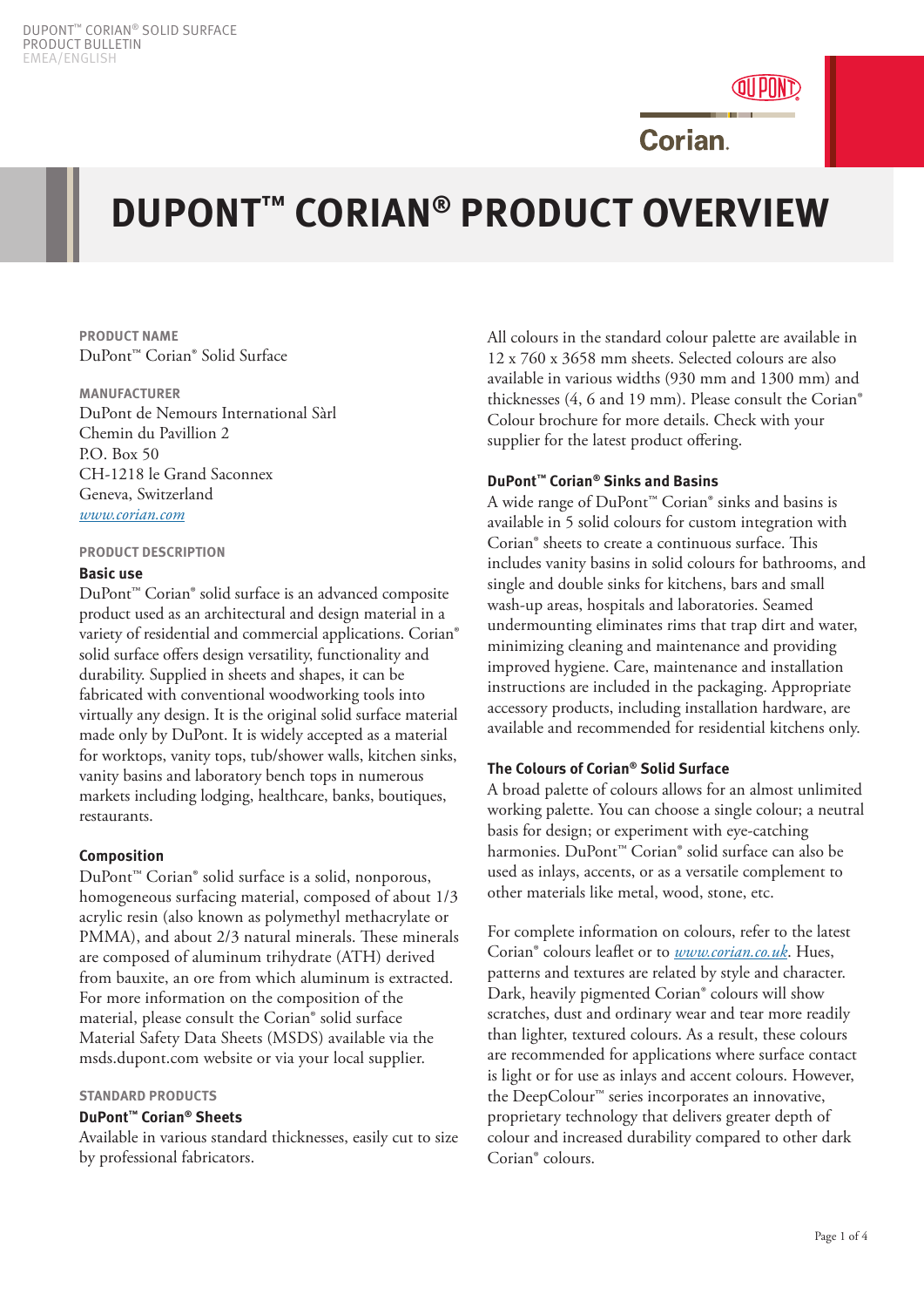# **Custom Sheets**

DuPont can manufacture Corian® sheets in custom colours, patterns and dimensions, within manufacturing capability limits and based on a minimum order quantity.

## **Limitations**

Although DuPont™ Corian® solid surface can withstand high temperatures, it should be protected against direct heat with trivets or heat shields.

Use of 4 mm and 6 mm sheets should be restricted to vertical applications or certain furniture applications only. The choice between 12 mm and 19 mm is generally based on performance and cost considerations.

Due to the complex blending of natural minerals and man-made acrylics, slight colour variations may be found within a sheet or from sheet to sheet of same colour. Therefore, checking for colour matching is an essential element of sheet inspection before starting fabrication.

DuPont™ Corian® solid surface is nonporous so spills and stains remain on the surface. However, some chemicals can stain, discolour or damage the surface of Corian® solid surface. These chemicals include strong acids (like concentrated sulphuric acid), ketones (like acetone), chlorinated solvents (like chloroform) or strong solvent combinations (like paint remover). The extent of the damage will depend on the length of contact. Except for strong solvents such as paint remover, short periods of contact will not usually cause severe damage to Corian® solid surface. Acid drain cleaners should not be used as they can damage both Corian® solid surface and any plastic plumbing beneath. Corian® solid surface is not recommended for use in photographic processing laboratories. More information can be found in *DuPont™ Corian® Chemical Resistance* (K-27406-EMEA). In some hospitals and laboratories where strong disinfectants come in contact with DuPont™ Corian® applications, the recommendation is to use solid colours and avoid extended contact.

**PERFORMANCE PROPERTIES AND CHARACTERISTICS** Since its introduction in 1967, DuPont™ Corian® solid surface has proven itself to be remarkably durable, versatile and easy to live with in both the home and commercial environments.

Typical performance properties of DuPont<sup>™</sup> Corian® products are shown in *DuPont™ Corian® Performance Properties* (K-26829-EMEA). The performance of Corian® sheets may vary according to the thickness of the material, its aesthetics and surface finish.

Colours and patterns run through the entire thickness of the material and cannot wear away or delaminate. Joints can be glued almost inconspicuously, making virtually unlimited surfaces possible.

Corian® surfaces are restorable, meaning they can be fully restored with ordinary mild abrasive cleansers and a scouring pad. Cigarette burns, for example, can be easily removed in this way. Damage caused by abuse can usually be repaired on site without having to completely replace the material.

Corian® solid surface is nonporous with a smooth, virtually seamless appearance. With proper cleaning, the material does not promote the growth of mold, mildew and bacteria.

Corian® solid surface is nontoxic and nonallergenic to humans. Corian® solid surface meets or exceeds emissions guidelines for volatile organic compounds (VOCs) and hazardous air pollutants (HAPs).

When burned, it releases mainly carbon oxides and the smoke generated is optically light and does not contain toxic halogenated gases. Because of these properties, Corian® solid surface is used in public spaces and sensitive environments such as airport check-in counters, wall and work surfaces in hospitals and hotels.

DuPont™ Corian® sheets can be thermoformed in wooden or metal molds at controlled temperatures in order to create various 2D and 3D design objects. Embossing effects can also be created.

The translucency of DuPont™ Corian® sheet is especially striking in the lighter colours as well as in thinner sheets. As a result, many designers are using it to create lamps or lighting effects in various applications.

Inlaying DuPont™ Corian® with different materials or with different colours of Corian® is possible and can enhance the inherent beauty of the material. Inlays and logos can also be created on Corian® using dye sublimation or direct printing techniques.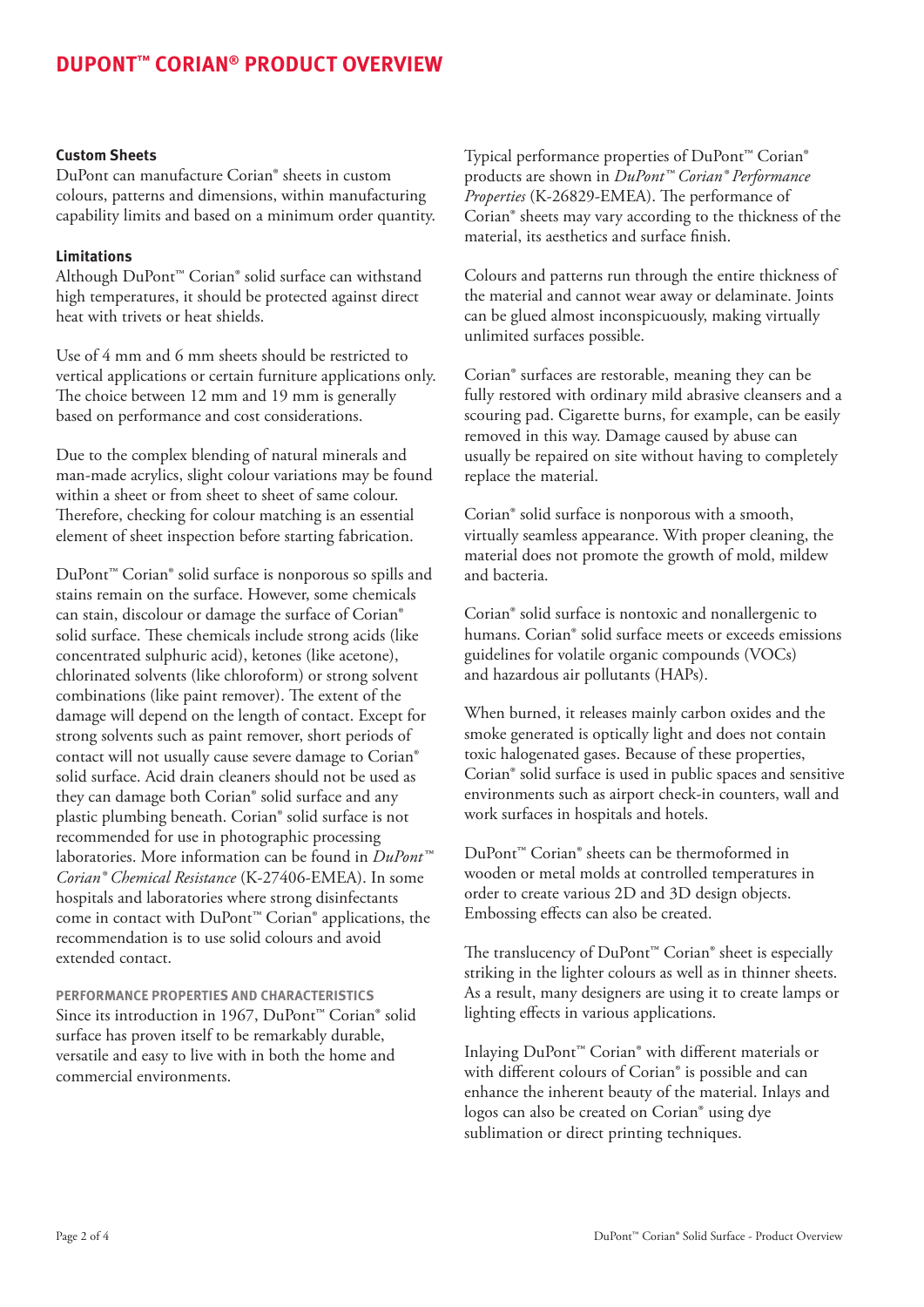# **DUPONT™ CORIAN® PRODUCT OVERVIEW**

#### **FABRICATION AND INSTALLATION**

DuPont trains and certifies fabricators and installers who are provided detailed information regarding proper procedures; the following is a general overview, not a comprehensive guide to proper use.

#### **Seams**

To minimize material usage and facilitate installation, a corner block of Corian® should be made square (butt) rather than mitred. The edges to be joined should be straight, smooth and clean. Some seams need to be reinforced (see fabrication manual for details). Joints should only be made with DuPont™ Joint Adhesive. Cutouts should be made with a router equipped with a sharp carbide bit, with a minimum diameter of 10 mm. All corners of a cutout must be rounded to 5 mm radius and the edges smoothed, both on top and bottom, all around a cutout. "L" and "U" shaped corners need smooth, 5 mm radius inside corners. For hob cutouts, corners should be reinforced with a Corian® corner block. See fabrication manual for more details.

Some Corian® colours that feature random veins and irregular patterns require special considerations regarding the seams. Please refer to the related technical bulletin for best practices in fabrication of these colours.

#### **Sealants and Adhesives**

Corian® solid surface is compatible with many commercially available caulks and sealants. 100% silicone products are recommended. Vertical panels of Corian® may be installed over suitable substrates, including water-resistant gypsum board, marine-grade plywood and ceramic tiles. In case a support is needed, apply perimeter frame or full support direct to Corian® using large beads of flexible adhesive leaving a space with a minimum thickness of 1,5 mm.

For making seams in worktops, repairs and custom edges, colour-coordinated DuPont™ Joint Adhesive should be used. When used in accordance with manufacturer's instructions, it provides a smooth and inconspicuous ioint. DuPont<sup>™</sup> Joint Adhesive is available from DuPont or its distributors.

#### **Clearances**

The minimum expansion clearance for Corian® solid surface in mm is  $3.9 \times 10^{-5}$  mm / mm °C x (length of the piece of Corian® solid surface in mm) x (biggest temperature range expected in °C). Joints to be caulked should be a minimum of 1,5 mm wide to allow satisfactory sealant penetration and expansion.

#### **Precautions**

Product dimensions are nominal. If tolerances are critical, review your needs with a Corian® specialist.

#### **AVAILABILITY AND COST**

#### **Availability**

DuPont™ Corian® sheet, shape, and accessory products are readily available through a worldwide network of Distributors and certified Fabricators/Installers. Please check *www.corian.com* for a local distributor.

#### **Cost**

Cost varies with colour, thickness, and width as well as custom fabrication and installation details. Contact your DuPont™ Corian® local distributor for the names of certified Dealers, Fabricators/Installers, who can supply price information.

#### **WARRANTY**

Ten-year warranty - DuPont offers Corian® solid surface with two levels of warranty protection. The limited "Product" warranty is standard for all Corian® products and ensures that material will be free from manufacturing defects for a period of 10 years after purchase.

A higher level of protection, the 10-year limited "Installed" warranty, is available through fabricators who are members of the "Corian® Quality Network". This "Installed" warranty expands the "Product" warranty to ensure that both the fabrication and the installation of the finished product will be free from defect.

With two levels of warranty protection available, you can value engineer warranty coverage for each project. Feel free to discuss your needs with a local Corian® specialist.